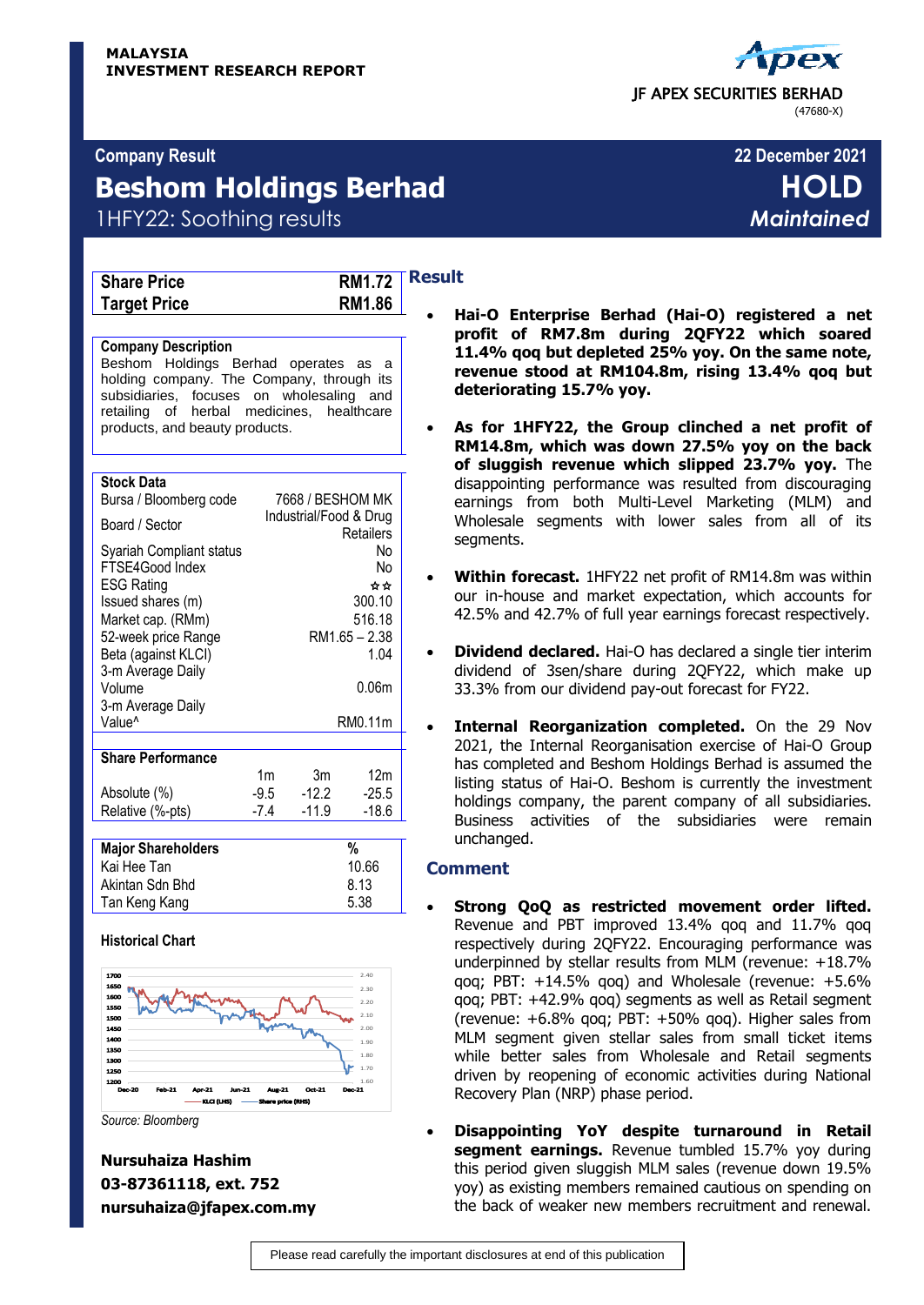Besides, Wholesale and Retail revenues decreased 10.9% yoy and 4.9% yoy respectively following lesser demand on premium medicated tonic and cooking wine from HORECA business (food industry business) for Wholesale segment as well as poor consumer sentiment for Retail segment. Besides, PBT margin depleted 1.6ppts yoy following one-off gain from the disposal of vintage tea amounting to RM0.8m which failed to offset turnaround in Retail segment earnings which registered RM0.6m in PBT during this period.

- **Discouraging 1HFY22.** Cumulatively, PBT depleted 26.8% qoq amid disappointing revenue, sliding 23.7% yoy. Sluggish revenue was bogged down by all of its segment as various movement control order (MCOs) was imposed during this period amid stringent standard operating measure (SOPs). Despite sluggish Wholesale segmental PBT margin (-12ppts yoy), PBT margin for MLM and Retail segment inched up by 0.6ppts yoy and 6ppts yoy respectively arising from better cost optimization measure.
- **Moderate outlook for FY22.** Looking forward, the Group remains cautious on current business environment following higher inflationary pressure due to supply chain disruptions as well as shortage of labour which may impact the overall business growth despite higher vaccination rate coupled with easing of movement restriction in our country. The Group is committed to focus on their core competitive advantages and strengths while remain vigilant and agile to new business risks and opportunities especially keeping a close rein on costs. MLM segment now is focusing on smallticket-items products such as health supplements and other essential products to cater the market demand. Meanwhile, Wholesale and Retail segments will launch extensive CNY promotion campaigns through their conventional channels, Hai-O e-commerce platform, as well as third party platforms for the upcoming Chinese New Year festive. Overall, we expect the Group's business to go through stiff operating environment despite some relaxation of economic activities as we expect consumer sentiment to remain weak at this juncture.

## **Earnings Outlook/Revision**

 **No change to our FY22F and FY23F net earnings forecast.**

## **Valuation & Recommendation**

- **Maintain HOLD with an unchanged target price of RM1.86.** Our target price is based on P/E multiple of 16x FY22F EPS of 11.6 sen, close to 5-year mean PE of 16.6x. We deem the stock is fairly valued and share price is well supported by its decent dividend yield of over 5% for FY22F.
- **Risks include:** 1) Higher-than-expected operating expenses (i.e. higher marketing and branding expenses), 2) Lower-than-expected domestic spending due to higher cost of living, 3) Perpetual COVID-19 pandemic which weigh down overall business performance.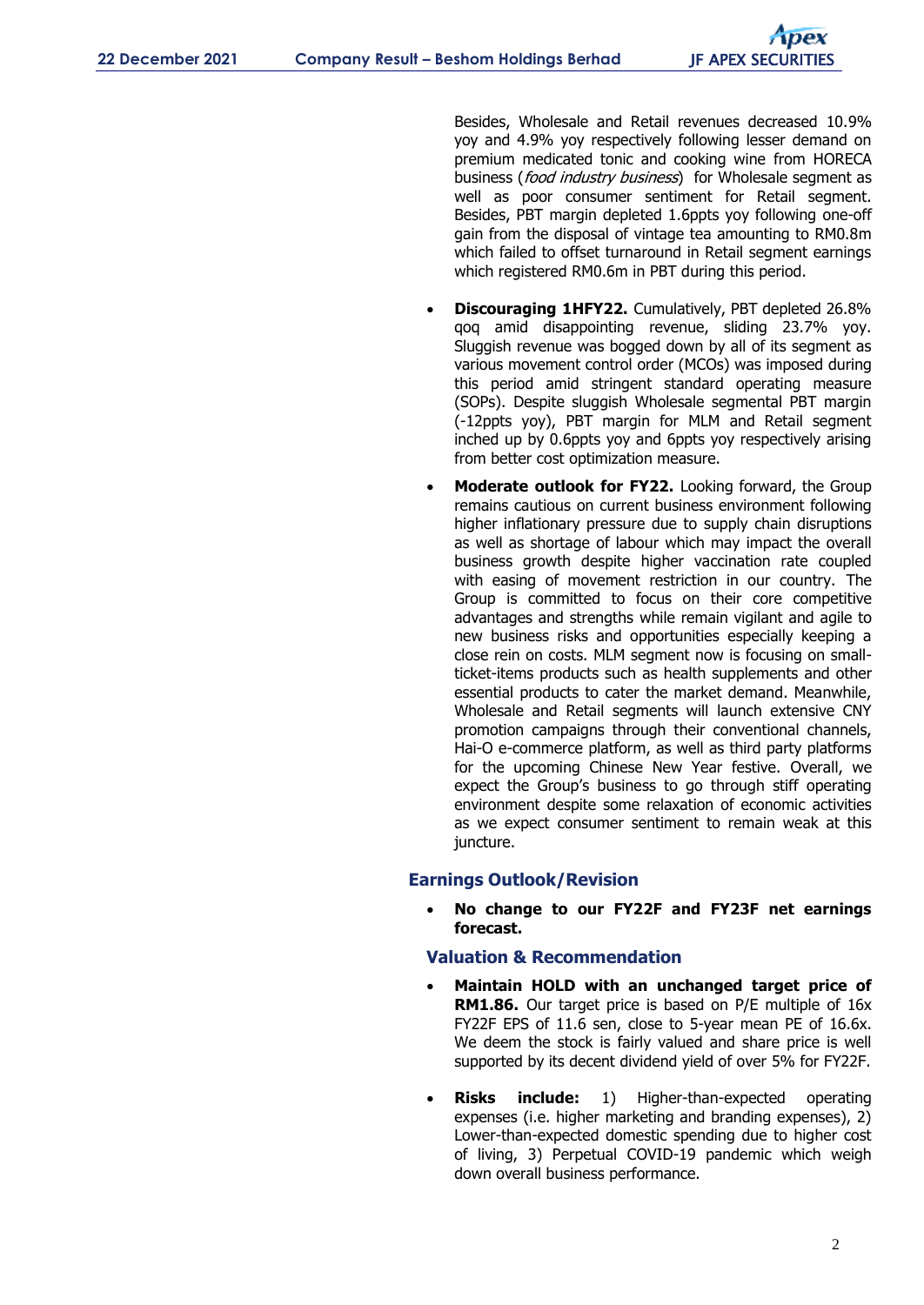| Year ended 30 April | 2QFY22 |       | 1QFY21 2QFY21 | QoQ    | YoY      | 6MFY22 | 6MFY21 | YoY           |
|---------------------|--------|-------|---------------|--------|----------|--------|--------|---------------|
|                     | RM'm   | RM'm  | RM'm          | %      | ℅        | RM'm   | RM'm   | %             |
| Revenue             | 55.7   | 49.1  | 66.1          | 13.4%  | $-15.7%$ | 104.8  |        | 137.3 - 23.7% |
| Gross profit        | 21.2   | 20.8  | 26.1          | 1.9%   | $-18.8%$ | 42.0   |        | 52.2 - 19.5%  |
| Operating profit    | 10.4   | 9.3   | 13.5          | 11.8%  | $-23.0%$ | 19.7   |        | 27.0 - 27.0%  |
| <b>PBT</b>          | 10.5   | 9.4   | 13.5          | 11.7%  | $-22.2%$ | 19.9   |        | 27.2 - 26.8%  |
| <b>PAT</b>          | 7.9    | 7.0   | 10.2          | 12.9%  | $-22.5%$ | 15.0   |        | 20.4 - 26.5%  |
| Net profit          | 7.8    | 7.0   | 10.4          | 11.4%  | $-25.0%$ | 14.8   |        | 20.4 - 27.5%  |
| Margin (%)          |        |       |               | ppts   | ppts     |        |        | ppts          |
| Gross profit margin | 38.1%  | 42.4% | 39.5%         | $-4.3$ | $-1.4$   | 40.1%  | 38.0%  | 2.1           |
| <b>EBIT</b> margin  | 18.7%  | 18.9% | 20.4%         | $-0.3$ | $-1.8$   | 18.8%  | 19.7%  | $-0.9$        |
| PBT margin          | 18.9%  | 19.1% | 20.4%         | $-0.3$ | $-1.6$   | 19.0%  | 19.8%  | $-0.8$        |
| PAT margin          | 14.2%  | 14.3% | 15.4%         | $-0.1$ | $-1.2$   | 14.3%  | 14.9%  | $-0.5$        |
| Net profit margin   | 14.0%  | 14.3% | 15.7%         | $-0.3$ | $-1.7$   | 14.1%  | 14.9%  | $-0.7$        |

## **Figure 1: Quarterly Figures**

Source: Company, JF Apex

## **Figure 2: Revenue and PBT by division**

| Year ended 30 April | <b>2QFY22</b> | 1QFY21 | 2QFY21 | QoQ    | YoY                      | 6MFY22 | 6MFY21 | YoY      |
|---------------------|---------------|--------|--------|--------|--------------------------|--------|--------|----------|
|                     | RM'm          | RM'm   | RM'm   | %      | %                        | RM'm   | RM'm   | %        |
| Revenue             |               |        |        |        |                          |        |        |          |
| MLM division        | 35.6          | 30.0   | 44.2   | 18.7%  | $-19.5%$                 | 65.6   | 93.5   | $-29.8%$ |
| Wholesale division  | 11.4          | 10.8   | 12.8   | 5.6%   | $-10.9%$                 | 22.2   | 26.0   | $-14.6%$ |
| Retail division     | 7.8           | 7.3    | 8.2    | 6.8%   | $-4.9%$                  | 15.1   | 16.1   | $-6.2%$  |
| <b>PBT</b>          |               |        |        |        |                          |        |        |          |
| MLM division        | 7.1           | 6.2    | 8.4    | 14.5%  | $-15.5%$                 | 13.3   | 18.4   | $-27.7%$ |
| Wholesale division  | 2.0           | 1.4    | 4.2    |        | 42.9% -52.4%             | 3.4    | 7.1    | $-52.1%$ |
| Retail division     | 0.6           | 0.4    | -      | 50.0%  | $\overline{\phantom{a}}$ | 1.0    | 0.1    | 900.0%   |
| PBT margin (%)      |               |        |        | ppts   | ppts                     |        |        |          |
| MLM division        | 19.9%         | 20.7%  | 19.0%  | $-0.7$ | 0.9                      | 20.3%  | 19.7%  | 0.6      |
| Wholesale division  | 17.5%         | 13.0%  | 32.8%  | 4.6    | $-15.3$                  | 15.3%  | 27.3%  | $-12.0$  |
| Retail division     | 7.7%          | 5.5%   | 0.0%   | 2.2    | 7.7                      | 6.6%   | 0.6%   | 6.0      |

Source: Company, JF Apex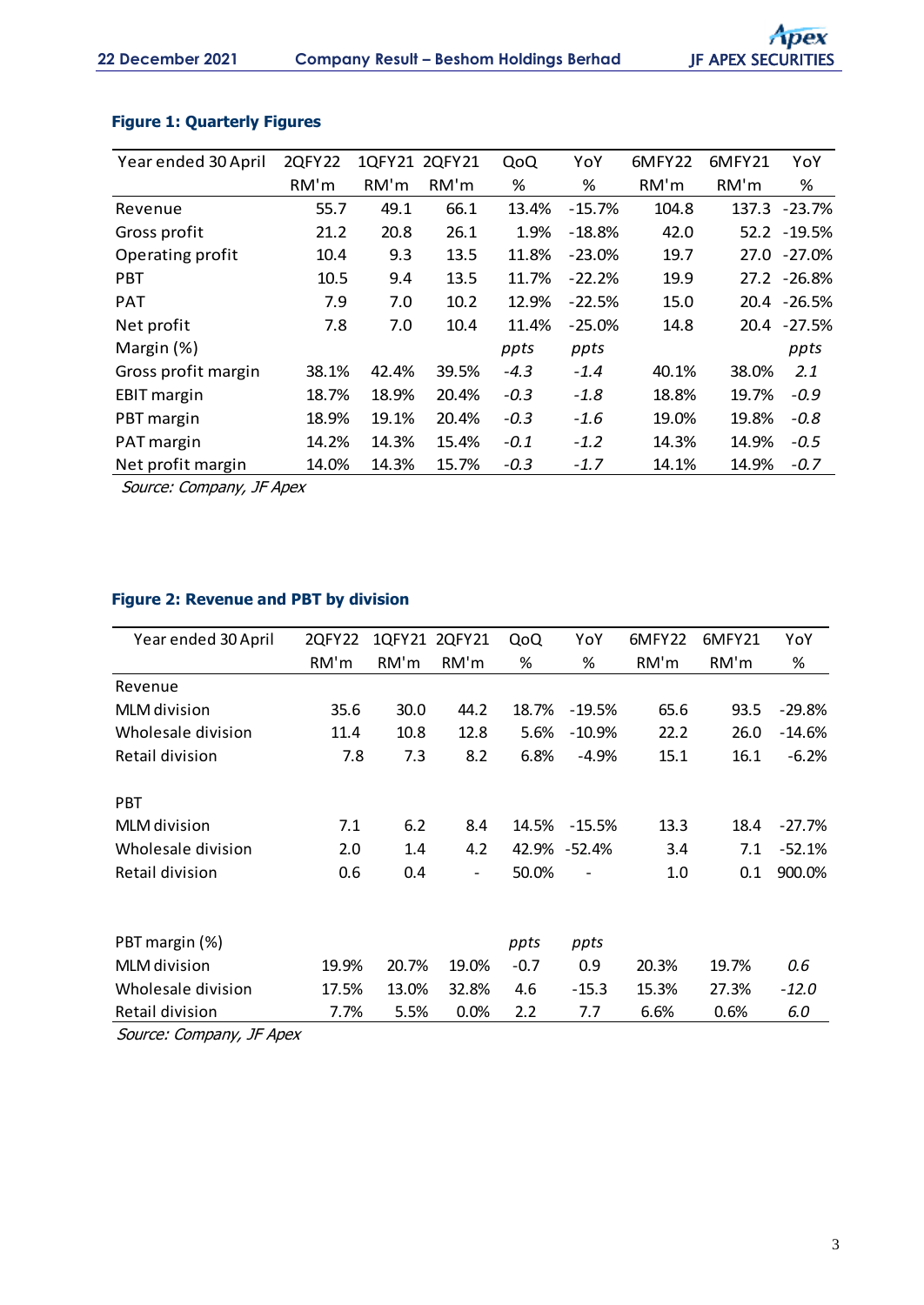## **Figure 3: Financial Summary**

| <b>FY18</b> | <b>FY19</b> | <b>FY20</b> | <b>FY21</b>       | FY22F      | FY23F                         |
|-------------|-------------|-------------|-------------------|------------|-------------------------------|
| <b>RMm</b>  | <b>RMm</b>  | <b>RMm</b>  | <b>RMm</b>        | <b>RMm</b> | <b>RMm</b>                    |
| 461.8       | 328.4       | 255.2       | 271.4             | 268.4      | 272.6                         |
| 162.2       | 126.2       | 99.2        | 105.0             | 104.3      | 106.6                         |
| 97.6        | 62.2        | 43.1        | 53.4              | 48.0       | 50.7                          |
| 99.0        | 63.4        | 41.5        | 52.3              | 48.1       | 50.9                          |
| 75.1        | 47.5        | 32.3        | 38.9              | 34.6       | 37.4                          |
| 75.4        | 47.7        | 32.6        | 39.2              | 34.8       | 37.6                          |
|             |             |             |                   |            |                               |
| 35.1%       | 38.4%       | 38.9%       | 38.7%             | 38.9%      | 39.1%                         |
| 21.1%       | 18.9%       | 16.9%       | 19.7%             | 17.9%      | 18.6%                         |
| 21.4%       | 19.3%       | 16.3%       | 19.3%             | 17.9%      | 18.7%                         |
| 16.3%       | 14.4%       | 12.7%       | 14.3%             | 12.9%      | 13.7%                         |
| 16.3%       | 14.5%       | 12.8%       | 14.4%             | 13.0%      | 13.8%                         |
|             |             |             |                   |            |                               |
| 14.3%       | $-28.9%$    | $-22.3%$    | 6.3%              | $-1.1%$    | 1.5%                          |
| 22.1%       | $-22.2%$    | $-21.4%$    | 5.8%              | $-0.7%$    | 2.2%                          |
| 26.8%       | $-36.0%$    | $-34.5%$    | 26.0%             | $-8.0%$    | 5.7%                          |
| 26.9%       | $-36.8%$    | $-31.9%$    | 20.4%             | $-11.1%$   | 8.0%                          |
| 27.2%       | $-36.7%$    | $-31.7%$    | 20.2%             | $-11.2%$   | 7.9%                          |
|             |             |             |                   |            |                               |
| Net cash    |             |             |                   |            |                               |
| 19.0%       | 13.1%       | 9.0%        | 10.6%             | 10.0%      | 11.0%                         |
| 23.6%       | 14.9%       | 10.5%       | 12.1%             | 12.5%      | 13.0%                         |
| 25.1        | 15.9        | 10.9        | 13.1              | 11.6       | 12.5                          |
| 0.07        | 0.11        | 0.16        | 0.13              | 0.15       | 0.14                          |
| 0.20        | 0.13        | 0.10        | 0.09              | 0.09       | 0.10                          |
| 0.8%        | 0.8%        | 0.9%        | 0.7%              | 0.8%       | 0.8%                          |
| 11.6%       | 7.6%        | 5.8%        | 5.2%              | 5.2%       | 5.8%                          |
|             |             |             | Net cash Net cash |            | Net cash<br>Net cash Net cash |

Source: Company, JF Apex